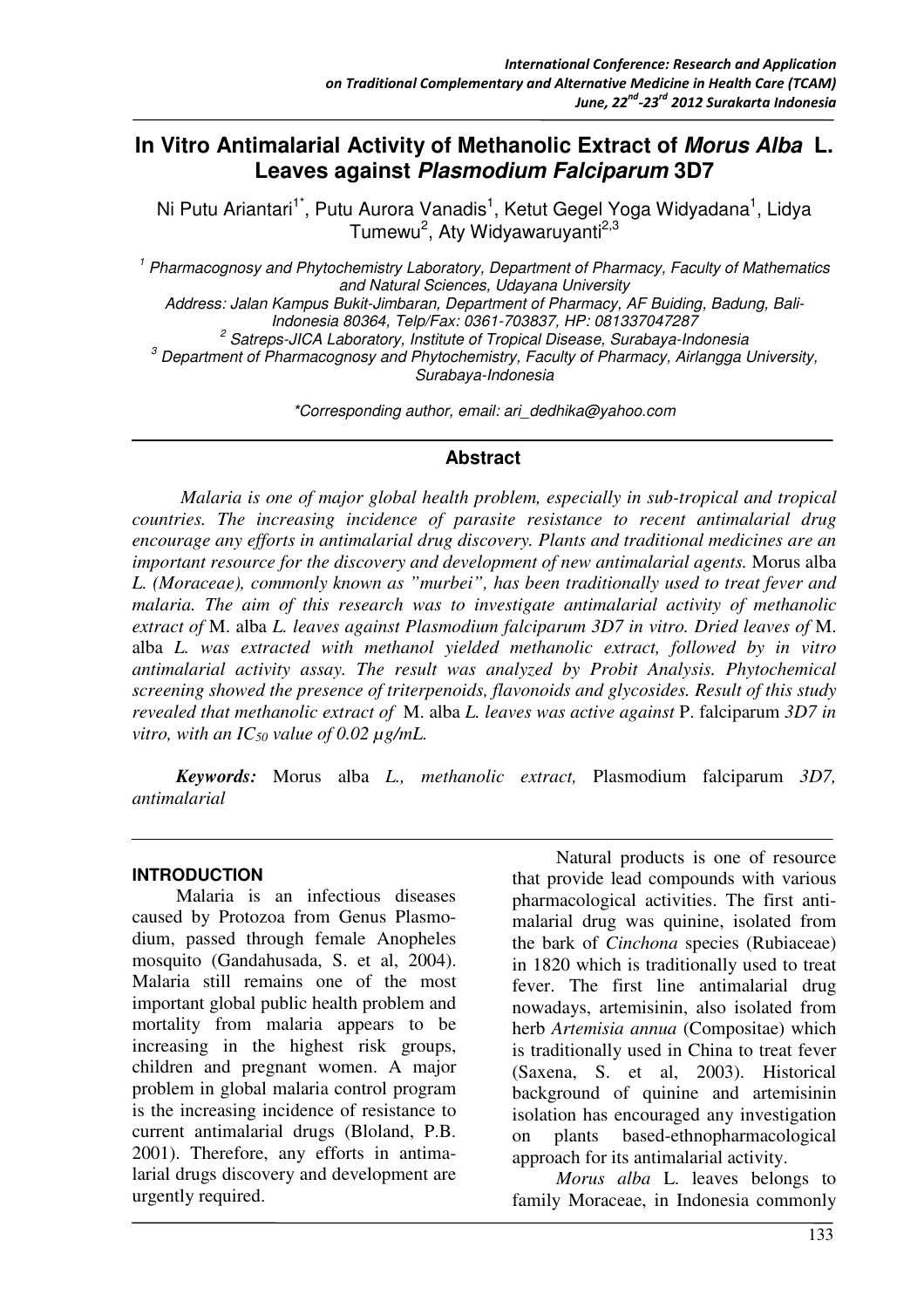known as "Murbei" is traditionally used to treat fever and malaria. *M. alba* L. is widely distributed in Indonesia (Departemen Kesehatan RI, 2000). *M. alba* L. leaves has been proved for its antioxidant activity (Nikkhah, E. et al, 2009), adaptogenic (Nade, V.S. et al, 2009), immunomodulatory (Bharani, S.E.R. et al, 2010) and hepatoprotective activity (Hussein, M.S. et al, 2010). This research aims to investigate *in vitro* antimalarial activity of methanolic extract of *M. alba* L. leaves against *P. falciparum* 3D7.

#### **MATERIALS AND METHODS Plant material**

Leaves of *M. alba* L. was collected from Gianyar Bali, Indonesia, in Pebruary 2011. A voucher specimen was identified at the Eka Karya Bedugul Botanical Garden, Tabanan Bali, Indonesia.

#### **Parasite P. falciparum 3D7**

*P. falciparum* strain 3D7 obtained from Institute of Tropical Disease, Surabaya

## **Chemicals and reagents**

All reagents were analytical grade, RPMI 1640 medium (Gibco), Giemsa (Merck), HEPES, hypoxanthine, gentamycin, phosphate buffer, bicarbonate sodium, Immersion oil (Merck) and dimethyl sulfoxide (DMSO).

## **Equipments**

Glassware, vaccum rotary evaporator, 24-microwell plate,  $CO<sub>2</sub>$  incubator, laminar air flow

# **Procedure**

**Extraction.**Three hundreds gram of coarsely powder of *M. alba* L. dried leaves was extracted with MeOH at room temperature overnight. The solvent was evaporated, yielded 59.20 g of crude extract.

**Phytochemical screening.** Phytochemical screening for the presence of alkaloids, terpenoids, steroids, saponins, tannin, glycoside and flavonoids was conducted using methods previously

described (Departemen Kesehatan RI, 1989; Evans, W.C., 2000; Hakim et al., 2010; Jones, W. P. and Kinghorn A. D., 2006)

**In vitro antimalarial activity assay.**  The antimalarial activity of methanolic extract of *M. alba L.* was determined by the procedure described by Budimulya, A.S. et al (1997). Briefly, methanolic extract of *M. alba L.* was separately dissolved in dimethyl sulfoxide  $(10^{-2} \text{ mol}$  $L^{-1}$ ) and kept at -20 $^{\circ}$ C until used. Parasite *P. falciparum* 3D7 was propagated in a 24 well culture plate in the presence of a series concentration  $(0.01, 0.1, 1, 10,$  and 100 µg/mL) of *M. alba* L. extract, and incubated for 48 hours. Parasite growth was determined by making a thin blood film fixed with MeOH and stained with Giemsa. The antimalarial activity of extract was expressed as an  $IC_{50}$  value.  $IC_{50}$  value was defined as extract concentration at 50% inhibition of parasite growth relative to an untreated control.

## **RESULTS AND DISCUSSION**

Phytochemical screening of methanolic extract of *M. alba* L. leaves showed the presence of triterpenoids, glycosides and flavonoids. Antimalarial activity assay of the extract was carried out to evaluate the effect of the extract to inhibit parasite growth in red blood cells (schizontocidal effect in erythrocytic phase), which calculated from % parasitemia after 48 hours incubation. During erythrocytic phase, parasite present in several morphological development stages in ring form, trophozoite and schizont (Gandahusada, S. et al, 2004). Parasitemia obtained by counting number of infected red blood cells per 1000 red blood cells (Schlichthele, M. et al, 2000). Data obtained from antimalarial activity assay of this extract are shown in Table 1 and Figure 1. An increase in concentration of methanolic extract lead to a decrease in parasite growth and an increase in percentage inhibition of parasite growth.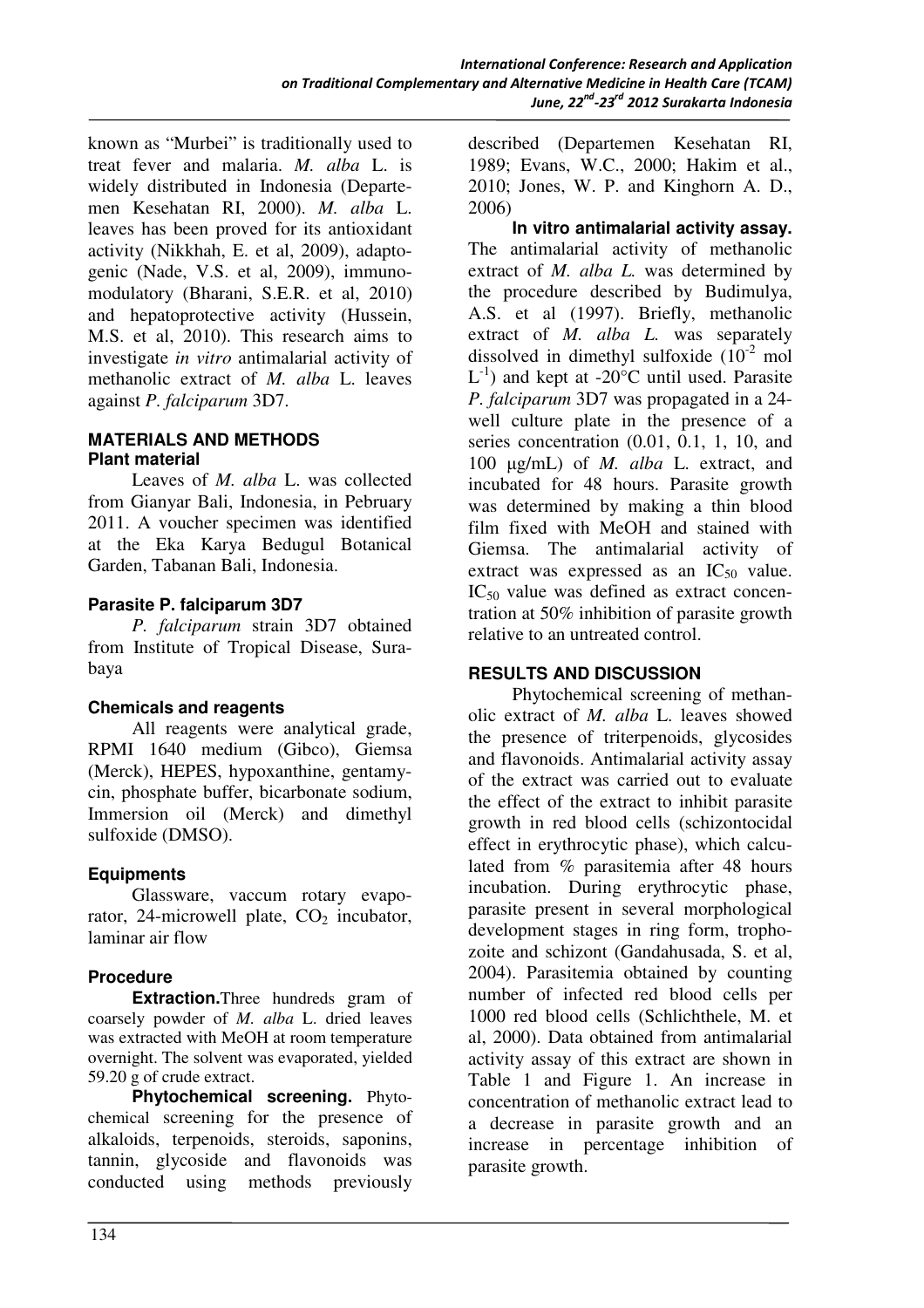**Tabel 1.** In vitro antimalarial acitivity of methanolic extract of *M. alba* L. leaves against *P. falciparum* 3D7

|                                             | result |               |                                |       |
|---------------------------------------------|--------|---------------|--------------------------------|-------|
| Concentration of methanolic extract (µg/mL) |        | % parasitemia | % Parasite growth % inhibition |       |
|                                             | $D_0$  | After 48 h    |                                |       |
| Untreated control                           | 1.03   | 3.12          | 100                            |       |
| 0.01                                        | 1.03   | 2.16          | 53.96                          | 46.04 |
| 0.1                                         | 1.03   | 1.70          | 32.13                          | 67.87 |
| 1                                           | 1.03   | 1.53          | 23.98                          | 76.02 |
| 10                                          | 1.03   | 1.31          | 13.39                          | 86.81 |
| 100                                         | 1.03   | 0.97          | 0                              | 100   |

Notes:  $D_0$  = % parasitemia used for antimalarial assay

 $N = 2$ 



**Figure 1.** The growth of parasite *P. falciparum* 3D7 with the presence of series concentration of methanolic extract of *M. alba* L. leaves

Data in Table 1 was then analyzed using Probit analysis for result interpretation. The result showed that methanolic extract of *M. alba* L. could inhibit the growth of parasit *P. falciparum* with an  $IC_{50}$  value of 0.02  $\mu$ g/mL. According to Kohler, I. et al (2002), extract was considered to be active and prospective in antimalarial assay in vitro when its  $IC_{50}$  is < 50  $\mu$ g/mL. Therefore, methanolic extract of *M. alba* L. leaves was considered to be active and has promising antimalarial activity. The antimalarial activity of this extract also supports the traditional use of *M. alba* leaves for treatment of malaria. This activity may be due to the presence of triterpenoids and flavonoids in methanolic extract. Saxena, S. et al (2003) reported that several classes of the plant secondary metabolites are responsible for antimalarial activity, including terpenoids and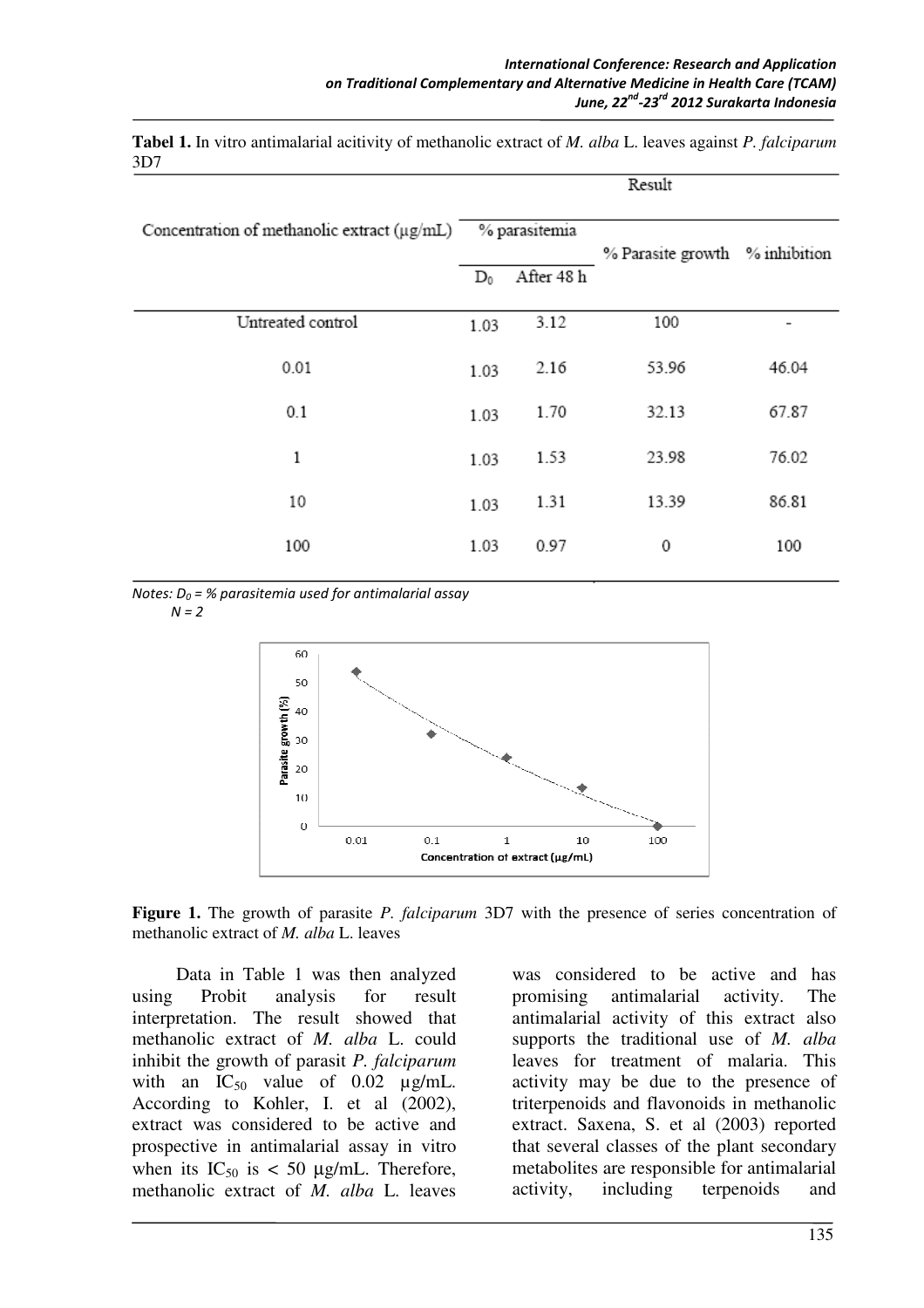flavonoids. The most pronounced components from family Moraceae were prenylated flavonoids (Hakim, E.H. et al, 2007). Widyawaruyanti, A. (2007) reported that several prenylated flavonoids, including artocarpone A, artocarpone B, artonin A, cycloheterophyllin, artoindonesianin R, heterophyllin, heteroflavanone C and artoindonesianin A-2, isolated from dichloromethane extract of *Artocarpus champeden* Spreng stembark (Moraceae) revealed potent antimalarial activity against *P. falciparum*. Several prenylated flavones isolated from the root of *A. altilis* also reported for antimalarial activity (Boonphong, S. et al, 2007). Future research on separation of methanolic extract of *M. alba* L. leaves guided with its antimalarial activity and followed by structure elucidation is needed to obtain active compounds as antimalarial.

## **CONCLUSION**

Result of this study revealed that methanolic extract of *M. alba* L. was active as antimalarial against *P. falciparum* 3D7 with an  $IC_{50}$  value of 0.02  $\mu$ g/mL. Further research is needed to isolate compounds from this extract that have significant contribution for its antimalarial activity using bioactivity guided isolation.

## **REFERENCES**

- Bharani, S.E.R., Asad, M., Dhamanigi, S.S., and Chandrakala, G.K., 2010, Immunomodulatory activity of methanolic extract of *Morus alba*  Linn. (Mulberry) leaves, *Pak. J. Pharm.Sci.,* **23**(1), 63-68
- Bloland, P.B., 2001, *Drug Resistence in Malaria*. WHO Switzerland
- Boonphong, S., Baramee, A., Kittakoop, P., and Puangsombat, P., 2007, Antitubercular and Antiplasmodial Prenylated Flavones from The Root of *Artocarpus altilis*, *Chiang Mai J. Sci*, **34**(3), 339-343
- Budimulya, A.S., Syafruddin, Tapchaisri, P., Wilariat, P., and Marzuki, S., 1997, The sensitivity of Plasmodium protein synthesis to prokaryotic ribosomal

inhibitors, *J Mol Biochem Parasitol.*, October, 137-141

- Departemen Kesehatan RI, 1989, *Materia Medika Indonesia V,* Jakarta: Departemen Kesehatan Republik Indonesia, 549-553
- Departemen Kesehatan RI, 2000, *Inventaris Tanaman Obat*, Edisi III, Jakarta: Departemen Kesehatan Republik Indonesia
- Evans, W.C. and Evans, D., 2002, *Pharmacognosy*, Fifteenth Edition, Philadelphia: Saunders, 223-337
- Gandahusada, S., Ilahude, H.D., and Pribadi, W., 2004, *Parasitologi Kedokteran*, Edisi Ketiga, Jakarta: Balai Penerbit FKUI, 171-177
- Hakim, E.H., 2007, *Keanekaragaman Hayati Sebagai Sumber Keanekaragaman Molekul yang Unik dan Potensial untuk Bioindustri,* Majelis Guru besar Institut Teknologi Bandung, 34 -35
- Hakim, E.H., E. Junaidi, B.F.D.R Sofia and Y.A.S Anwar, 2010, Aktivitas Antimalaria dan Analisis Metabolit Sekunder Kayu Batang dan Kulit akar *Artocarpus camansi* Blanco (Moraceae), *Indonesian Journal of Pharmaceutical Sciences,* **8**(2), 131-135
- Hussein, M.S., El-Tawil, O.S., Yassin, N.E., and Abdou, K.A., 2010, The Protective Effect Of *Morus Alba* And *Calendula Officinalis* Plant Extracts On Carbon Tetrachloride-Induced Hepatotoxicity In Isolated Rat Hepatocytes, *Journal of American Science*, **6**(10), 762-771
- Jones, W. P. and Kinghorn A. D., 2006, Extraction of Plant Secondary Metabolites. In: Sarker, S. D., Latif, Z. and Gray, A. I. 2006, *Natural Products Isolation*, Second Edition. New Jersey: Humana Press
- Kohler, I., Siems, J., Siems, K., and Hernandes, M.A., 2002, In vitro Antiplasmodial Investigation of Medicinal Plants from El Savador, *J. Bioscience*., **57**, 277-278